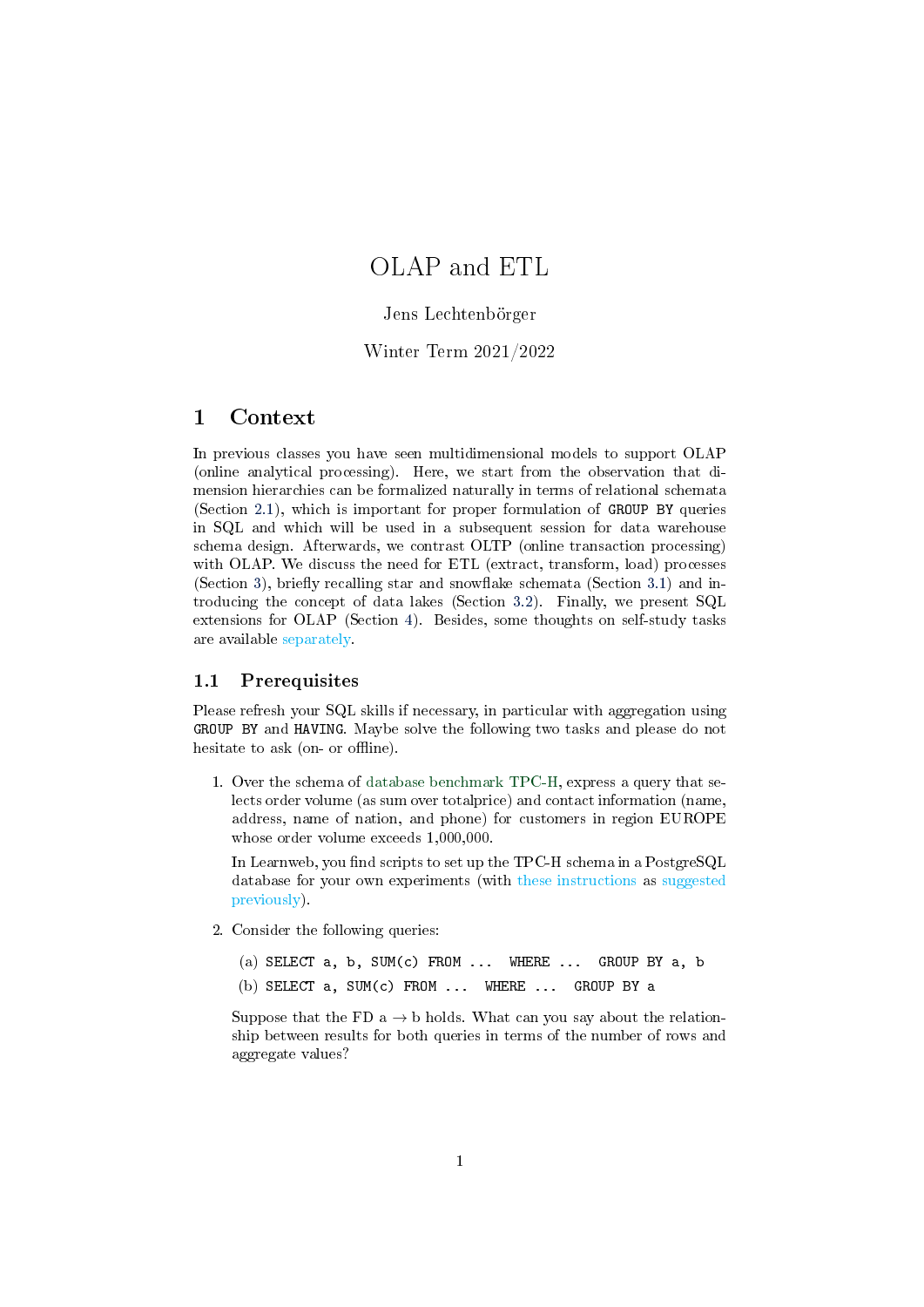### 1.2 Learning Objectives

- Contrast OLTP and OLAP
- Formulate SQL queries with OLAP extensions in view of dimension hierarchies and functional dependencies
- Discuss necessity of ETL processing
- Explain the term Data Lake

# 2 Multidimensional Schemata

Multidimensional schemata are used to model data warehouse scenarios at a conceptual level (after requirements specification and prior to logical implementation and physical optimization). At their core, such models specify the multidimensional structure of events, e.g., calls, sales, repairs, deliveries, medical diagnoses. For sales, the multidimensional structure might include information related to time, place, customer, product, each of which is specified by a  $di$ mension schema as defined subsequently. Moreover, each event is described by number of numerical values, called *measures*, e.g., price, volume, profit.

### <span id="page-1-0"></span>2.1 Dimension Schemata

A dimension schema can be perceived as special form of relation schema: Dimension schemata contain attributes, which are called dimension levels. Also, every dimension schema is associated with inter-relational integrity constraints, which are visually represented in terms of a dimension hierarchy, relating (instances of) some dimension levels to others.

Consider the multidimensional schema of Figure [1,](#page-2-1) for which a slightly different representation was shown in an earlier lecture. (In this figure, we introduce an additional box to represent each dimension schema, which is then connected to its most detailed dimension level. The most detailed level is frequently some form of identifier, indicated by "ID" as part of level names.) That model embeds multiple dimension schemata, namely schemata about time, customers, garages, vehicles. The schema for garages contains dimension levels GID, GeogrRegion, Country, and GarageType. Recall that arrows between dimension levels represent many-to-one relationships, e.g., many garages belong to each region, while each garage is located in exactly one region.

Notice that many-to-one relationships and functional dependencies express the same constraint: Attribute GID functionally determines GeogrRegion.

The importance of this observation is that it opens the door to standard relational database design methods in the domain of multidimensional data warehouse design. In a subsequent session, you will see how [3NF normalization](https://oer.gitlab.io/misc/html/functional_dependencies.html) [with synthesis](https://oer.gitlab.io/misc/html/functional_dependencies.html) carries over to multidimensional design.

### 2.1.1 Self-study tasks

1. Convince yourself that many-to-one relationships and functional dependencies embody the same type of constraint.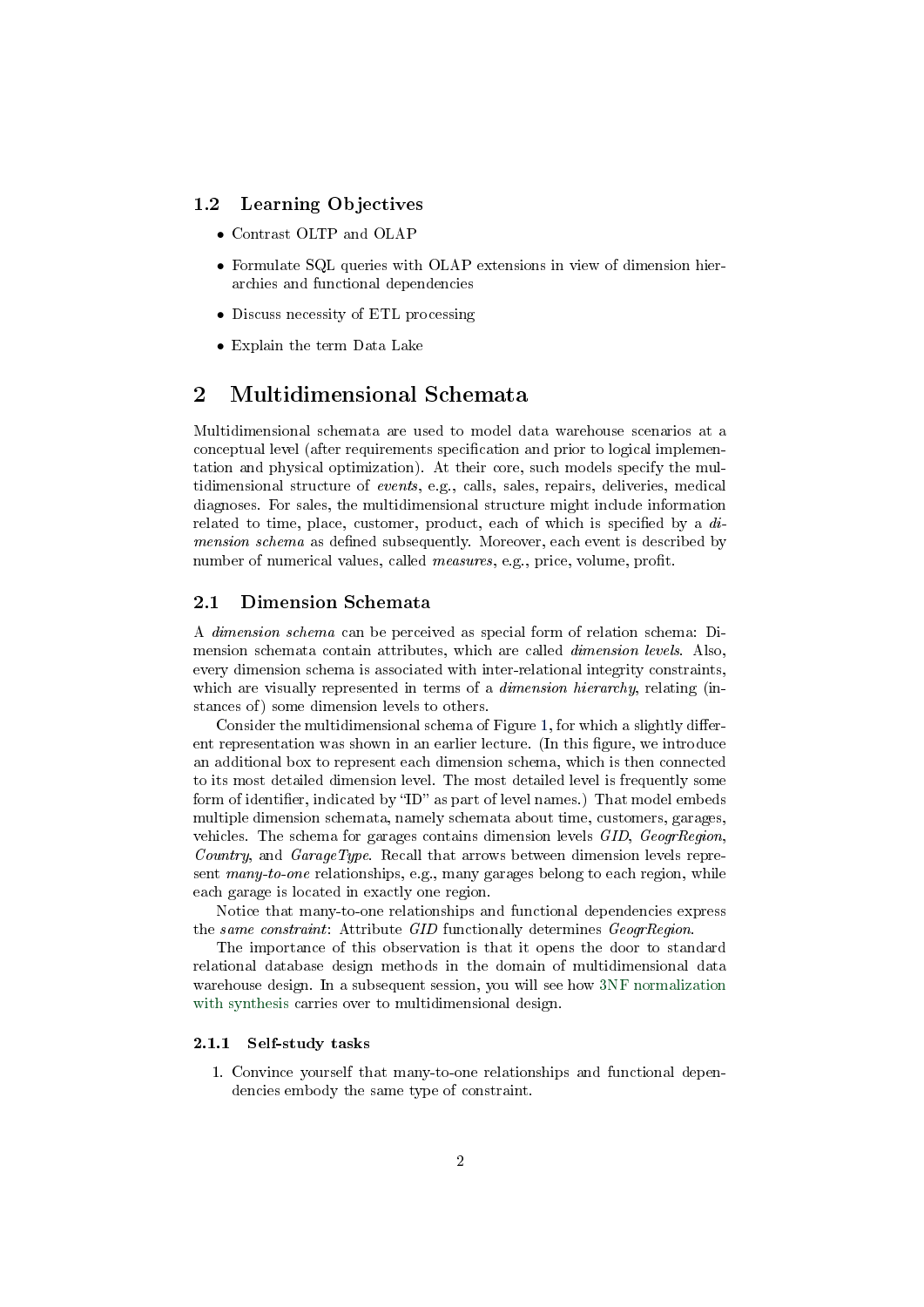

<span id="page-2-1"></span>Figure 1: Multidimensional schema based on Fig. 7 of [\[Sap+99\]](#page-7-0).

2. Consider level Day in the Time dimension of Figure [1.](#page-2-1) What attribute in Task 1 of Exercise Sheet 2 corresponds to level Day?

# <span id="page-2-0"></span>3 OLTP, OLAP, Hybrids, and Integration

OnLine Transaction Processing (OLTP) refers to the tracking of events in support of business processes (e.g., placement of an order, initiation of a shipment, a payment) by means of database transactions in so-called operational databases. With OLTP, transactions are usually short and refer to individual (or few) tuples (insertions, updates, and so-called point-queries that target individual tuples, e.g., a query for the details of the order with ID  $42$ ). The efficient execution of such transactions is usually supported with *index structures*, a topic which will be revisited in a later session on OLAP optimization.

In contrast, *OnLine Analytical Processing* (OLAP, coined by Codd et al. [\[CCS93\]](#page-6-0)) refers to the analysis of large amounts of data, usually with complex aggregation queries in a read-only manner. Essential aspects of OLAP are covered by the acronym FASMI (Fast Analysis of Shared Multidimensional Information, see [\[PC95\]](#page-6-1)), which emphasizes the expected speed of query processing for analysis purposes and the multidimensional nature of data that is typical for data warehouse systems.

As argued by Plattner [\[Pla14\]](#page-6-2), OLTP and OLAP are not that different in the real world: Also for OLTP, 80% of the workload consists of read accesses, while "less than  $10\%$  of the actual workload are queries that modify existing data, e.g., updates and deletes." The major difference lies in the selectivity of queries. While usually only few tuples are accessed per query with OLTP, large amounts are accessed and usually aggregated with OLAP.

With the advent of powerful in-memory database systems, several hybrid systems arose, which promise high performance for OLTP and OLAP workloads in a single system or based on a coupling of systems, in particular of databases and big data systems. Such hybrid systems may be branded as OLTAP, OLXP, or HTAP, see [\[ÖTT17\]](#page-6-3) for a survey and challenges if you are interested.

A company may need to obtain an integrated view over several operational databases for company-wide OLAP and other types of analytics (potentially involving deep/machine learning). Indeed, according to a frequently cited defi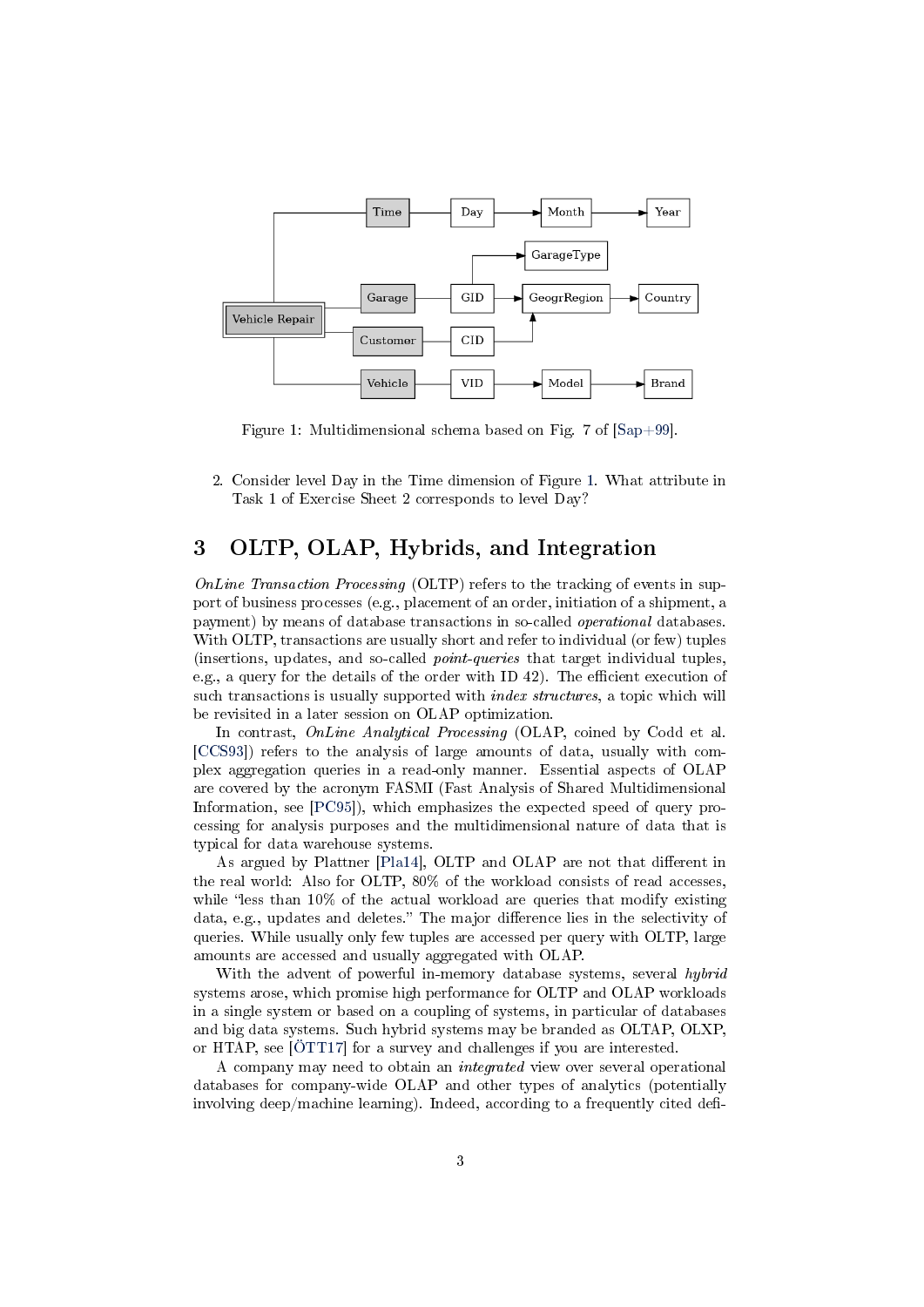nition by Inmon (which you saw earlier), "integrated" is a key characteristic of data warehouse systems ([\[CD97\]](#page-6-4) attributes this definition to Inmon in 1992). For integration purposes, ETL processing can extract relevant data from operational databases (and other data sources), transform data originating in separate systems (each of which might come with different scope, modelling choices, data types, formats, conventions) into an integrated target schema, and load it into a separate database, the data warehouse. Then, OLAP happens on top of this data warehouse, which can be optimized for OLAP access patterns (instead of OLTP access patterns), which we will revisit in a separate session.

For ETL processing, numerous software tools exist, which support the graphical or programmatic specification, execution, and monitoring of ETL processes. To get an idea how such tools look like, you could watch some [tutorials for Pen](https://www.hitachivantara.com/en-us/products/data-management-analytics/pentaho/tutorials.html)[taho Data Integration,](https://www.hitachivantara.com/en-us/products/data-management-analytics/pentaho/tutorials.html) a free/libre and open source ETL tool.

Note that different combinations of the letters "T" and "L" are possible. With ELTL, extracted data may be loaded into a separate system first before being transformed and loaded into a data warehouse. Two prominent examples for such initial loading are provided by data vaults and data lakes, to be revisited subsequently.

With ELT, data may be loaded into the (powerful) target system, where it is transformed (either virtually during query processing or in materialized form in separate tables). With EL, data is loaded elsewhere without transformation (e.g., into a data lake). Also, while "traditional" ETL supposes a one-way road from source databases to target data warehouse via periodic (e.g., per day or per week) batch processing, the scope of ETL processing has broadened to bidirectional data flows  $[Day+09]$  (data sources may benefit from data cleaning as part of ETL, and analysis results may be used in daily business processes) between different types of data processing systems (not only data "living" in databases but also streams arising from sensors or APIs and interactions on the Web).

#### <span id="page-3-0"></span>3.1 Stars and Snowflakes

You have already seen that conceptual data warehouse schemata can be implemented in different logical (relational) variants, the two most famous ones being the star schema and the snowflake schema. In a nutshell, a snowflake schema is a 3NF implementation of a multidimensional scenario, while a star schema only contains one (usually denormalized) table per dimension.

An ETL process might then populate the chosen form of schema.

Beyond learning objectives, real-world projects might design their ETL processes based on data vault modeling, which is a relational (logical) modeling approach for data warehousing [proposed and explained by Dan Linstedt.](http://danlinstedt.com/solutions-2/data-vault-basics/) It can be perceived as alternative to or preparatory integration step for  $-$ star or snowflake schema modeling. In a nutshell, a data vault represents timestamped raw data. The paper [\[Gie+19\]](#page-6-6) discusses the use of data vault modeling in connection with data lakes from a research perspective.

### <span id="page-3-1"></span>3.2 Data Lake

According to the overview  $[SD21]$ , a "data lake is a scalable storage and analysis system for data of any type, retained in their native format and used mainly by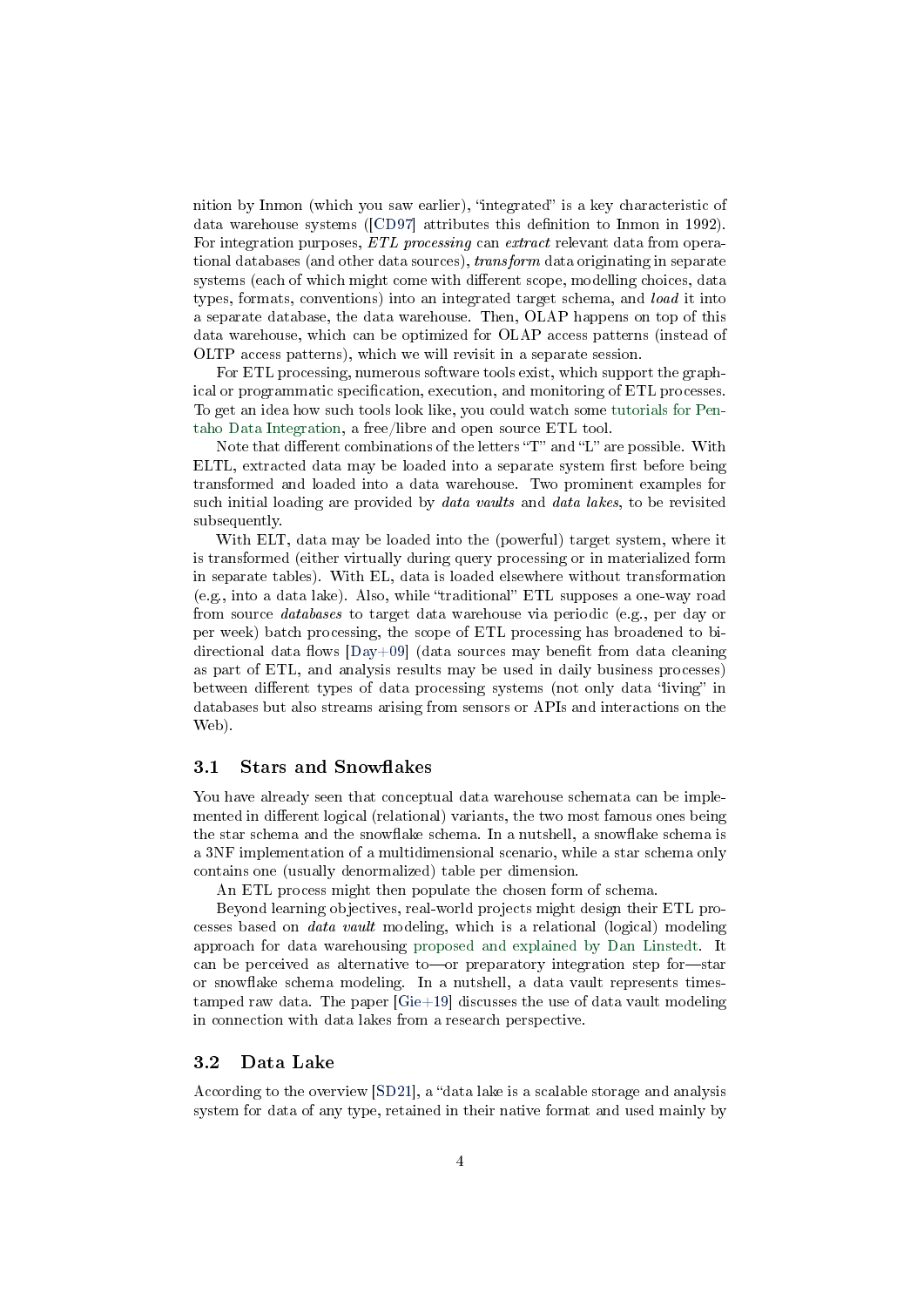data specialists (statisticians, data scientists or analysts) for knowledge extraction." Data lakes may contain structured, semi-structured, and unstructured data, where no schema is defined ahead of time. Instead, raw data is available for arbitrary future analyses, offering a high degree of flexibility and use-case independence, but potentially coming with data quality issues and integration overhead before analysis. This approach is also called schema-on-read, to be contrasted with *schema-on-write*, which is inherent to data warehouses where only data adhering to a strict schema is available.

While the term "data lake" was initially tied to an implementation based on Hadoop with its distributed file system (HDFS), nowadays various ecosystems are in use (e.g., distributed file systems,  $NoSQL$  stores—to be revisited in a [subsequent session,](#page-0-0) cloud object stores, messaging systems) [\[SD21\]](#page-7-1). In our context, a data lake may serve as just another data source to be integrated into a data warehouse. Several architectural patterns combining data lakes and data warehouses are discussed in [\[Her20\]](#page-6-7) (e.g., a sequential approach, where the data lake serves as integration layer and forms the only source for the data warehouse, a parallel approach where data lake and data warehouse exist as isolated systems, and approaches with different degrees of integration, e.g., to make analysis results obtained on top of the data warehouse available in the data lake and vice versa). In other sessions, you will see techniques such as MapReduce and Spark that can be applied for analyses on top of data lakes.

As one pointer for recent research and development regarding data lakes, we point out the notion of delta lakes, which provide ACID transactions over cloud object stores [\[Arm+20\]](#page-6-8), thereby promising to overcome consistency challenges of data lakes. The authors call this the "lakehouse" paradigm "that combines the key features of data warehouses and data lakes: standard DBMS management functions usable directly against low-cost object stores." [Code](https://delta.io/) is available as free/libre and open source software.

#### 3.3 Self-study tasks

- 1. Read Chapter 3 in [\[Pla14\]](#page-6-2) (available in Learnweb) by Prof. Hasso Plattner, a co-founder of SAP, and answer this question: What does the author think about ETL processing and why?
- 2. Given your knowledge about data warehousing, why might it be difficult or impossible to abandon ETL processing entirely (despite Prof. Plattner's arguments)?

You might read the Introduction and the Conclusions of [\[Yan+20\]](#page-7-2) (accessible from university network) for arguments. (The remainder of the paper is not less interesting. See for yourself.)

# <span id="page-4-0"></span>4 OLAP in SQL

The SQL standard includes extensions of the GROUP BY clause, which are useful for OLAP applications (some extensions were added to SQL:1999 and revised in SQL:2003, but are still not supported in all DBMSs), in particular GROUP BY CUBE and GROUP BY ROLLAP, whose ideas originate in the seminal paper  $[Gra+97]$ .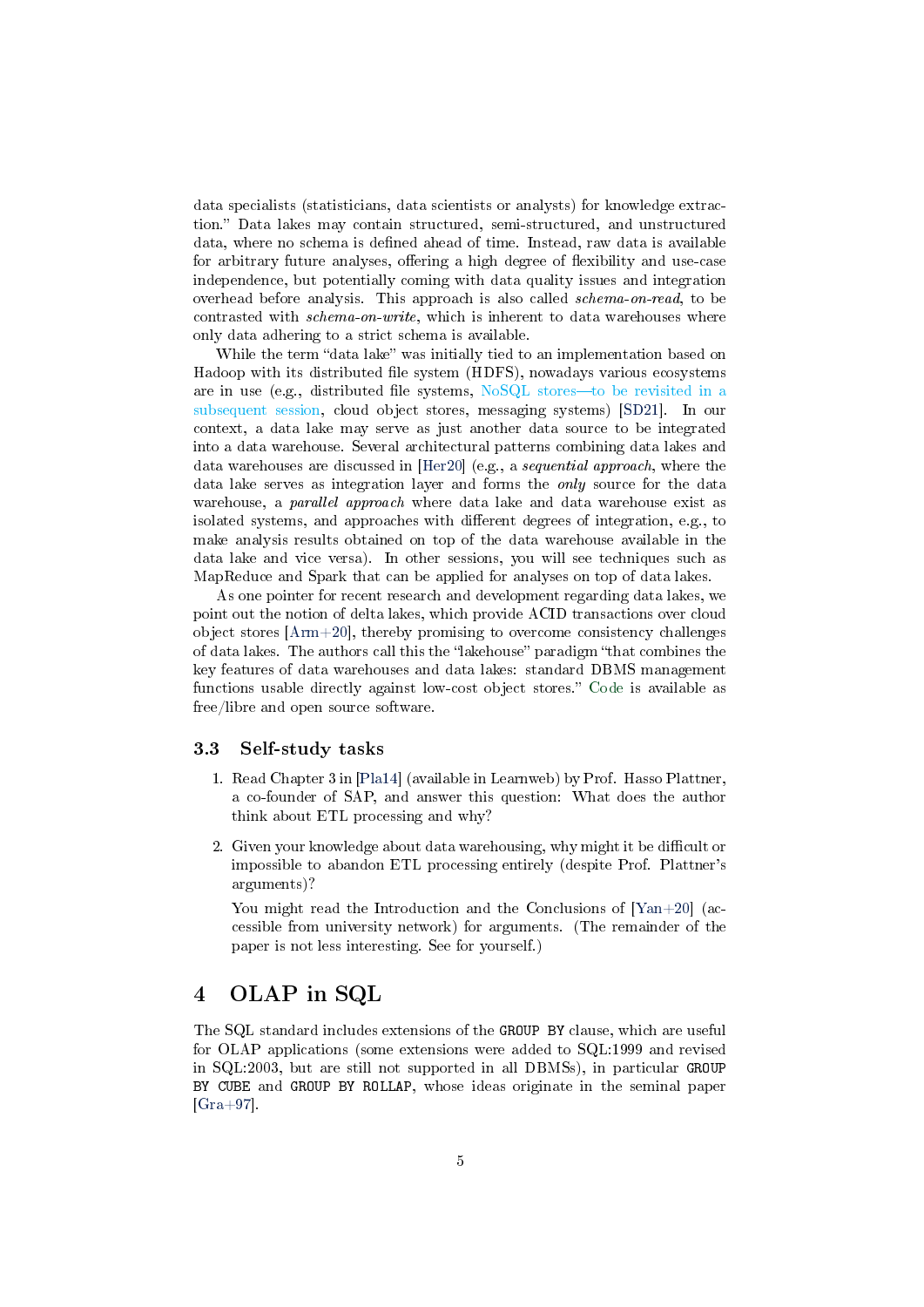In SQL, each of the keywords GROUP BY CUBE and GROUP BY ROLLUP is followed by a list of attributes. With GROUP BY CUBE  $(A1, A2, \ldots, An)$ , aggregation is performed for *every sub-list* of  $(A1, \ldots, An)$  and the results of all these aggregations are combined into an overall query result. (Note that a list with  $n$ elements has  $2^n$  sub-lists. So, such a query is best understand as simultaneous computation of lots of traditional GROUP BY queries.)

With GROUP BY ROLLUP (A1, A2, ..., An), aggregation is performed for every prefix of  $(A1, \ldots, An)$ .  $(A \text{ prefix of } (A_1, \ldots, A_n)$  is a sub-list  $(A_1, \ldots, A_k)$  for some  $k \leq n$ . For  $k = 0$  the empty list arises, for  $k = n$ the entire list. E.g., GROUP BY ROLLUP (A, B, C) leads to aggregations

- grouped by A, B, C,
- grouped by A, B,
- grouped by A, and
- without group by (computing the so-called grand total).

These extensions of GROUP BY (and further additions of SQL:2003) are explained with slides and video recordings for some of those slides from a past lecture in Learnweb. Work through the slides, maybe watch the videos.

### 4.1 Self-study

Consider a ROLLUP query such as the following one (also contained in slides and video in Learnweb).

```
SELECT supplier, s_nationkey, n_regionkey, sum(sales)
FROM transaction, supplier, nation
WHERE supplier = s_suppkey and s_nationkey = n_nationkey
GROUP BY ROLLUP (n_regionkey, s_nationkey, supplier)
```
Make sure that you understand this query. In particular, what happens if the order of group-by attributes is reversed, i.e., we have GROUP BY ROLLUP (supplier, s\_nationkey, n\_regionkey)? What happens if for a clause such as GROUP BY ROLLUP (supplier, part, customer)?

(If you are not sure, please [try this out.](#page-0-0))

## 5 Tentative Session Plan

- 1. Interactive review of self-study tasks
- 2. Recall the differences between star and snowflake schemata. How would the dimension for garage be implemented under each variant?
- 3. For a star schema, create a sample relation for dimension garage of Fig-ure [1](#page-2-1) with at least two different countries, two regions per country, two garages per region, two types of garages, and two garages per type. Observe the many-to-one relationships specified by the arrows while doing so. Afterwards, analyze the functional dependencies (FDs) among pairs of attributes. Which ones do you find, which ones do you expect to be satisfied in every instance? What about keys?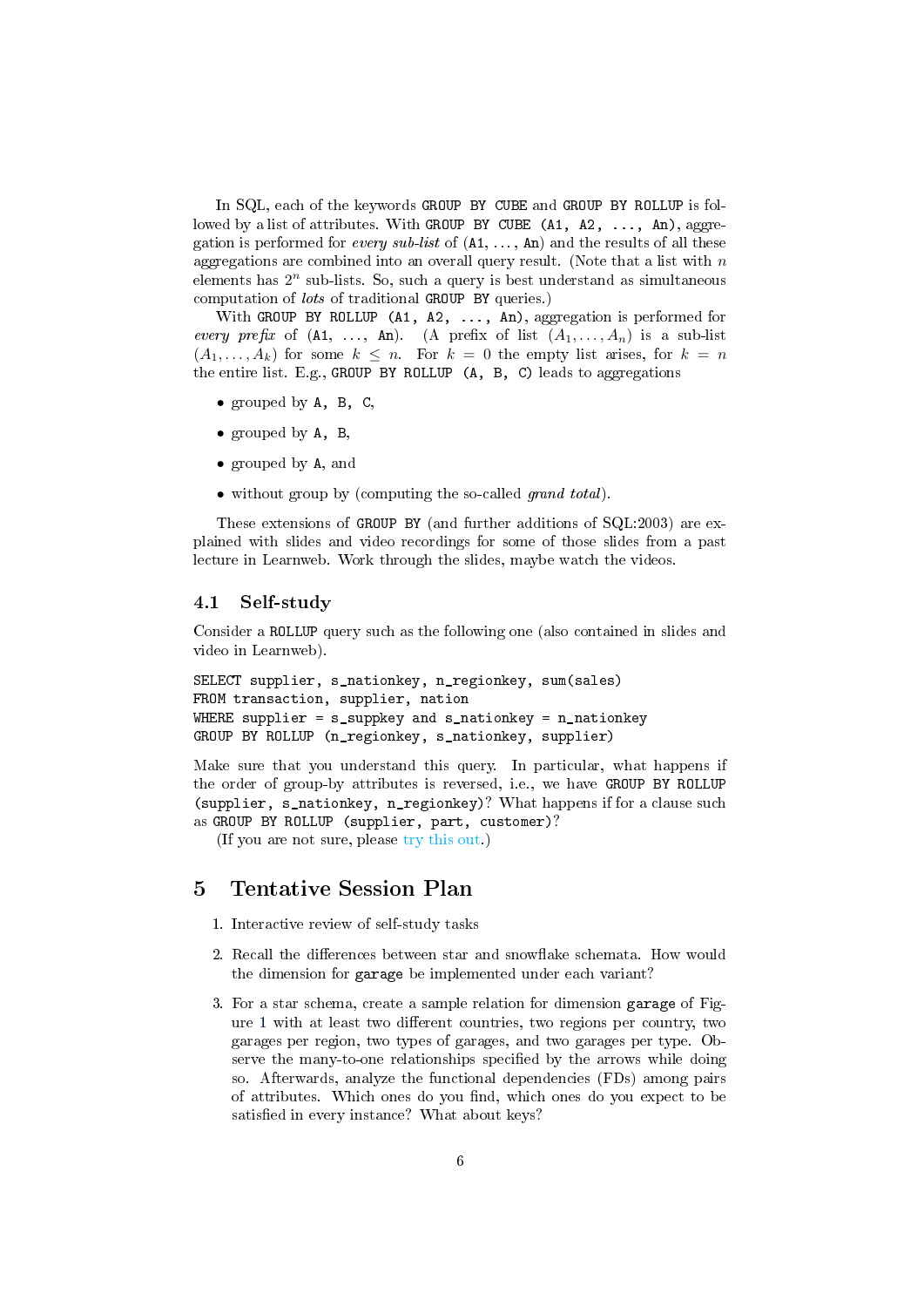- 4. First look at Task 2 of Exercise Sheet 2
- 5. Introduction to next topic

# Bibliography

- <span id="page-6-8"></span>[Arm+20] Michael Armbrust et al. "Delta Lake: High-Performance ACID Table Storage over Cloud Object Stores". In: Proc. VLDB Endow. 13.12 (2020), pp. 3411-3424. DOI: 10.14778 / 3415478.3415560. url: [https://doi.org/10.14778/3415478.3415560.](https://doi.org/10.14778/3415478.3415560)
- <span id="page-6-0"></span>[CCS93] E.F. Codd, S.B. Codd, and C.T. Salley. Providing OLAP (On-line Analytical Processing) to User-Analysts: An IT Mandate. Tech. rep. Arbor Software, 1993. url: [https : / / web . archive . org / web /](https://web.archive.org/web/19970612201539/http://www.arborsoft.com/essbase/wht_ppr/coddTOC.html) [19970612201539 / http : / / www . arborsoft . com / essbase / wht \\_](https://web.archive.org/web/19970612201539/http://www.arborsoft.com/essbase/wht_ppr/coddTOC.html) [ppr/coddTOC.html.](https://web.archive.org/web/19970612201539/http://www.arborsoft.com/essbase/wht_ppr/coddTOC.html)
- <span id="page-6-4"></span>[CD97] Surajit Chaudhuri and Umeshwar Dayal. "An Overview of Data Warehousing and OLAP Technology". In: SIGMOD Rec. 26.1  $(1997)$ , pp. 65-74. DOI: 10. 1145 / 248603. 248616. URL: https: [//doi.org/10.1145/248603.248616.](https://doi.org/10.1145/248603.248616)
- <span id="page-6-5"></span> $[Day+09]$  Umeshwar Dayal et al. "Data integration flows for business intelligence". In: Proceedings of the 12th International Conference on Extending Database Technology: Advances in Database Technology. 2009, pp.  $1-11$ .
- <span id="page-6-6"></span>[Gie+19] Corinna Giebler et al. Modeling data lakes with data vault: practical experiences, assessment, and lessons learned". In: *International* Conference on Conceptual Modeling. 2019, pp.  $63-77$ . URL: [https:](https://doi.org/10.1007/978-3-030-33223-5_7) [//doi.org/10.1007/978-3-030-33223-5\\_7.](https://doi.org/10.1007/978-3-030-33223-5_7)
- <span id="page-6-9"></span> $[Gra+97]$  Jim Gray et al. "Data Cube: A Relational Aggregation Operator Generalizing Group-By, Cross-Tab, and Sub-Totals". In: Data Min. Knowl. Discov. 1.1 (1997), pp. 29-53. DOI: [10 . 1023 /](https://doi.org/10.1023/A:1009726021843) [A : 1009726021843.](https://doi.org/10.1023/A:1009726021843) url: [https : / / doi . org / 10 . 1023 / A :](https://doi.org/10.1023/A:1009726021843) [1009726021843.](https://doi.org/10.1023/A:1009726021843)
- <span id="page-6-7"></span>[Her20] Olaf Herden. "Architectural Patterns for Integrating Data Lakes into Data Warehouse Architectures". In: International Conference on Big Data Analytics. 2020, pp. 12-27. URL: [https://doi.org/](https://doi.org/10.1007/978-3-030-66665-1_2) [10.1007/978-3-030-66665-1\\_2.](https://doi.org/10.1007/978-3-030-66665-1_2)
- <span id="page-6-3"></span>[ÖTT17] Fatma Özcan, Yuanyuan Tian, and Pinar Tözün. "Hybrid Transactional/Analytical Processing: A Survey". In: Proceedings of the 2017 ACM International Conference on Management of Data. 2017, pp. 1771-1775. DOI: [10.1145/3035918.3054784.](https://doi.org/10.1145/3035918.3054784) URL: [https://](https://doi.org/10.1145/3035918.3054784) [doi.org/10.1145/3035918.3054784.](https://doi.org/10.1145/3035918.3054784)
- <span id="page-6-1"></span>[PC95] Nigel Pendse and Richard Creeth. What is OLAP? Tech. rep. The OLAP Report, 1995. URL: https://web.archive.org/web/ [19970330110156/http://www.olapreport.com/fasmi.htm.](https://web.archive.org/web/19970330110156/http://www.olapreport.com/fasmi.htm)
- <span id="page-6-2"></span>[Pla14] Hasso Plattner. A Course in In-Memory Data Management: The Inner Mechanics of In-Memory Databases. Springer-Verlag, Berlin, Heidelberg, 2014.